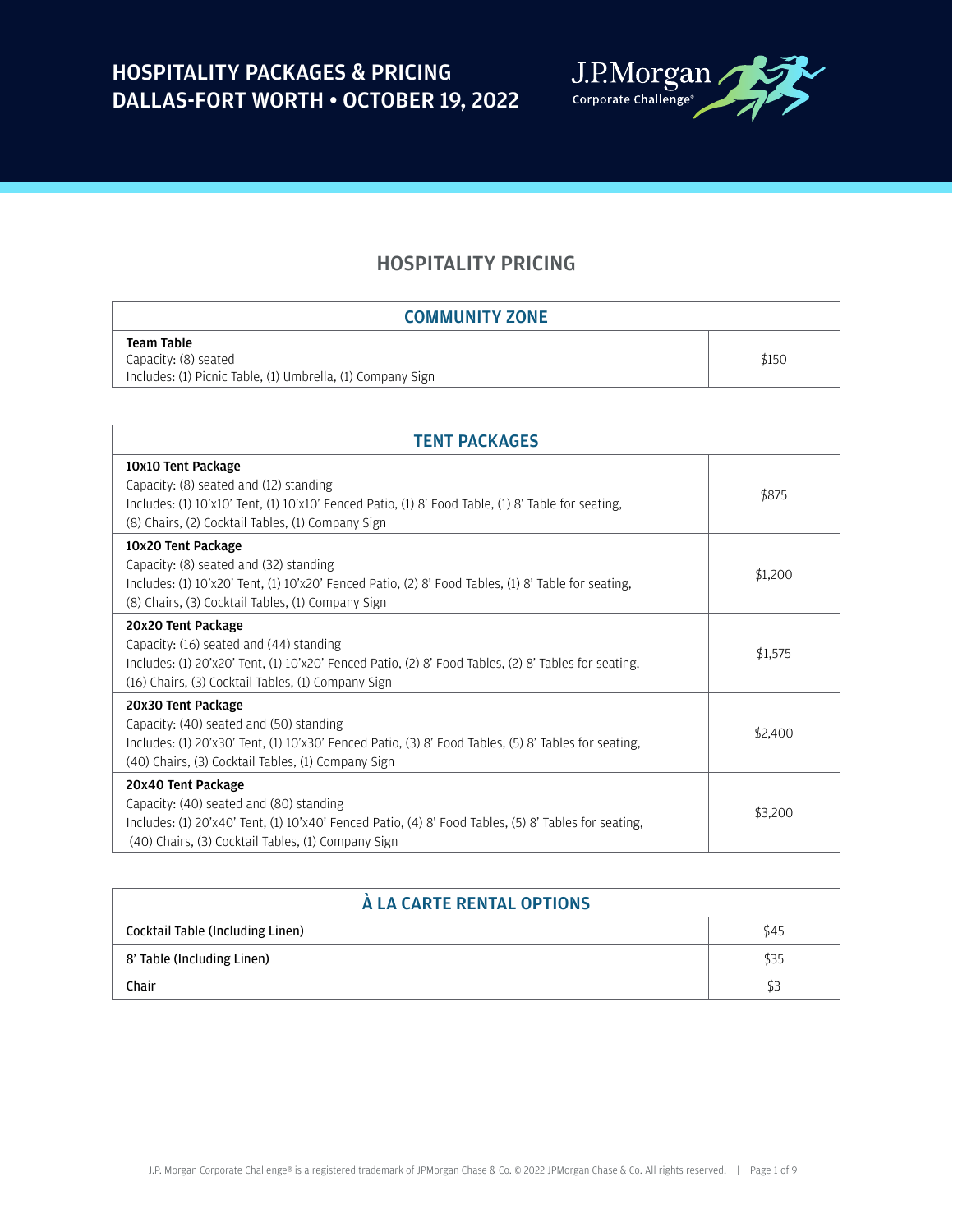### CATERING OPTIONS

You must purchase a Community Zone Picnic Table or a Tent Package to order catering. Catering must be purchased by September 20 at 5:00 p.m. and is not available for purchase on-site. Please contact G Texas Custom Catering to order food and beverage for your team. Outside food and beverage is not permitted on-site.

- Phone Number: 817.223.6396
- Email: [deichhorst@gtexascatering.com](mailto:deichhorst%40gtexascatering.com?subject=)

| <b>COMMUNITY ZONE</b>                                                                                                                                                                                                                                                                                                                                                                                                                              |                                                      |  |  |
|----------------------------------------------------------------------------------------------------------------------------------------------------------------------------------------------------------------------------------------------------------------------------------------------------------------------------------------------------------------------------------------------------------------------------------------------------|------------------------------------------------------|--|--|
| <b>FOOD OPTIONS</b>                                                                                                                                                                                                                                                                                                                                                                                                                                |                                                      |  |  |
| <b>Boxed Lunch</b><br>Minimum order of 5 per option<br>Boxed lunch includes Sandwich/Wrap, Chips, Pickle, Cookie, Condiments and Utensils.<br>Petite Fruit Cup or Petite Pasta Salad can be added for \$1.75 per person.                                                                                                                                                                                                                           | \$23.71 each<br>Includes taxes and service fees      |  |  |
| <b>Sandwich/Wrap Options</b><br>· Turkey and Provolone: Whole Grain with Tomato, Red Onion and Fresh Arugula<br>• Roast Beef and Provolone: Brioche Bun with Lettuce and Sliced Tomato<br>• Roasted Veggie Wrap (Vegan/Gluten Free): Fire Roasted Seasonal Vegetables, Fresh Spinach and Hummus in a<br>Soft Spinach Wrap<br>· Apricot Chicken Salad: Diced Grilled Chicken, Dried Apricots, Celery, Almonds, and Poppy Seed Dressing on Croissant |                                                      |  |  |
| <b>DRINK OPTIONS</b>                                                                                                                                                                                                                                                                                                                                                                                                                               |                                                      |  |  |
| <b>Bottled Water/Soft Drinks Tickets (1 ticket = 1 drink)</b><br>• Bottled Water<br>$\cdot$ Coke<br>• Diet Coke<br>• Sprite                                                                                                                                                                                                                                                                                                                        | \$3.90 per ticket<br>Includes taxes and service fees |  |  |
| <b>Alcoholic Beverage Tickets</b> (1 ticket = 1 drink)<br>• Domestic/Import Beer<br>• House Wine (Red and White)<br>• Hard Seltzers<br>We encourage you to purchase beverage tickets in advance, but on site bar sales will be<br>available via credit card only.                                                                                                                                                                                  | \$9.73 per ticket<br>Includes taxes and service fees |  |  |

| <b>TENT PACKAGES</b>                                                                                                                                                                                                                                                                                                              |                           |  |  |  |
|-----------------------------------------------------------------------------------------------------------------------------------------------------------------------------------------------------------------------------------------------------------------------------------------------------------------------------------|---------------------------|--|--|--|
| <b>STAFFING</b>                                                                                                                                                                                                                                                                                                                   |                           |  |  |  |
| <b>Required Staffing</b><br>Catering Staff:<br>• 1 staff member required for tents that order a buffet and have less than 50 guests                                                                                                                                                                                               | \$259.81 per staff member |  |  |  |
| <b>Optional Staffing</b><br>Bartender:<br>• Pricing based on 5 hour event minimum   \$32.48 per additional hour<br>• Staffing based on 1 bartender per 75 guests in each space<br>Waitstaff:<br>• Pricing based on 5 hour event minimum   \$32.48 per additional hour<br>• Staffing based on 1 waiter per 75 guests in each space | \$259.81 per staff member |  |  |  |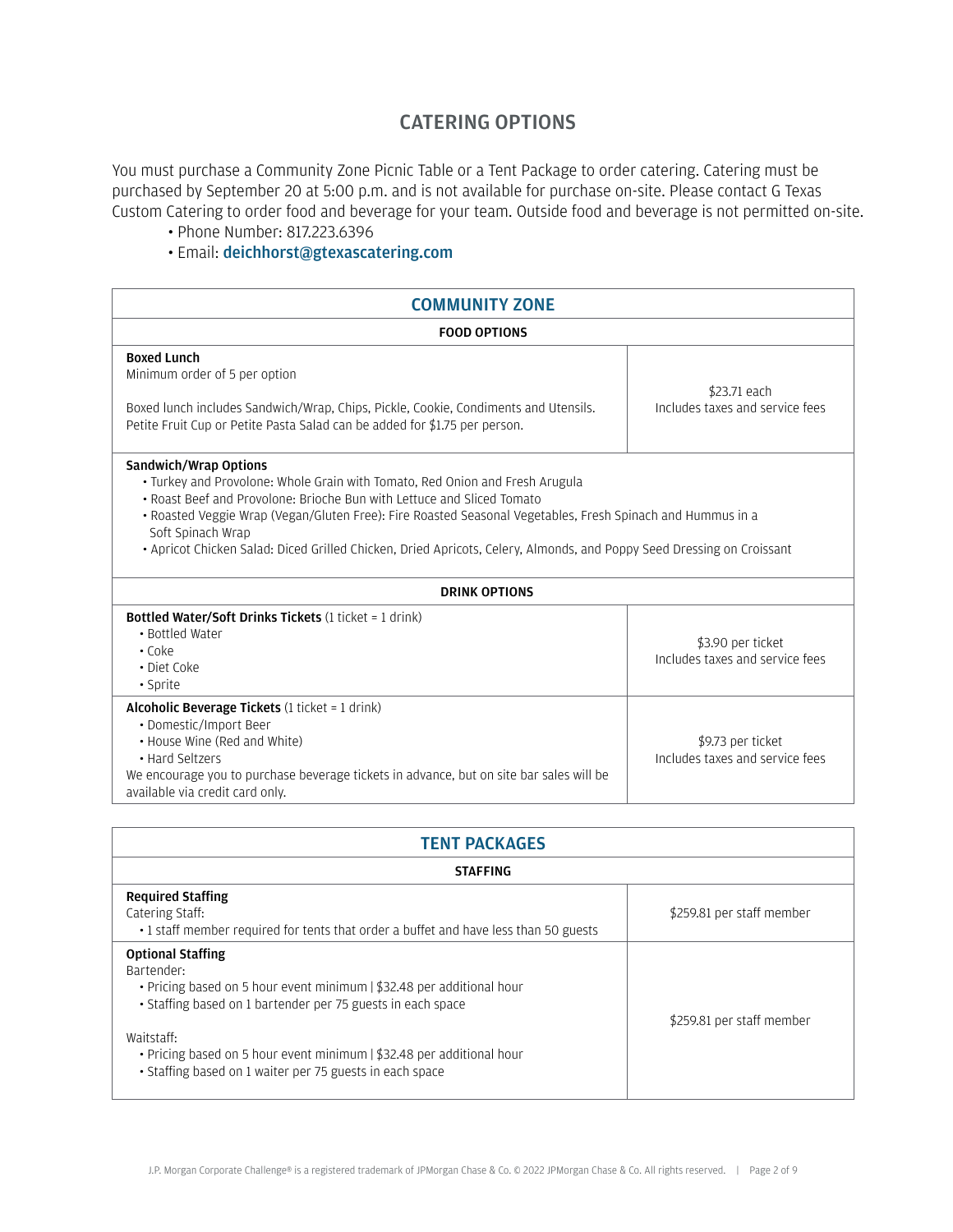| <b>FOOD OPTIONS</b>                                                                                                                                                                                                                                                                                                                                                                                                                                                                                                                                                                                                                                                       |                                                       |  |
|---------------------------------------------------------------------------------------------------------------------------------------------------------------------------------------------------------------------------------------------------------------------------------------------------------------------------------------------------------------------------------------------------------------------------------------------------------------------------------------------------------------------------------------------------------------------------------------------------------------------------------------------------------------------------|-------------------------------------------------------|--|
| <b>Boxed Lunch</b><br>Minimum order of 5 per option<br>Boxed lunch includes Sandwich/Wrap, Chips, Pickle, Cookie, Condiments and Utensils<br>Petite Fruit Cup or Petite Pasta Salad can be added for \$1.75 per person<br>Sandwich/Wrap Options:<br>• Turkey and Provolone: Whole Grain with Tomato, Red Onion and Fresh Arugula<br>• Roast Beed and Provolone: Brioche Bun with Lettuce and Sliced Tomato<br>· Roasted Veggie Wrap (Vegan/Gluten Free): Fire Roasted Seasonal Vegetables, Fresh<br>Spinach and Hummus in a Soft Spinach Wrap<br>· Apricot Chicken Salad: Diced Grilled Chicken, Dried Apricots, Celery, Almonds, and<br>Poppy Seed Dressing on Croissant | \$23.71 per person<br>Includes taxes and service fees |  |
| <b>Buffet Option #1</b><br>Minimum order of 10<br>Flame Grilled Hamburgers - Build Your Own<br>Includes:<br>• Fresh Baked Buns<br>• Leaf Lettuce, Sliced Cheddar Cheese, Onion, Pickle, Tomato<br>· Assorted Condiments: Ketchup, Mayo, Mustard<br>• Creamy Homestyle Cabbage Cole Slaw, Mustard Potato Salad<br>• Assorted House-baked Baked Cookies<br>• Chilled Water and Iced Tea                                                                                                                                                                                                                                                                                     | \$32.48 per person<br>Includes taxes and service fees |  |
| <b>Buffet Option #2</b><br>Minimum order of 10<br>Teglingua Taco Buffet<br>Includes:<br>• Seasoned Picadillo Beef, Crispy Corn and Soft Flour Tortillas<br>• Spanish Style Rice<br>· Sauteed Corn with Cojita<br>· Caramel Apple Empanadas<br>• Chilled Water and Iced Tea<br>• Chicken Tinga Taco can be added for \$6.50 per person                                                                                                                                                                                                                                                                                                                                     | \$32.48 per person<br>Includes taxes and service fees |  |
| <b>Buffet Option #3</b><br>Minimum order of 10<br>Ranch Hands Buffet<br>Includes:<br>• Romaine Salad, Season Garden Vegetables, House Vinaigrette, Ranch Dressing<br>• Chargrilled, Barbeque Glazed Chicken Breasts<br>• Chopped Beef Brisket, Yeast Buns<br>· Smoked Cheddar Mac n Cheese<br>• Seasoned Pinto Beans with Bacon and Onion<br>• House made Rolls with Butter<br>• Warm Apple Cobbler<br>• Chilled Water and Iced Tea                                                                                                                                                                                                                                       | \$42.22 per person<br>Includes taxes and service fees |  |
| <b>DRINK OPTIONS</b>                                                                                                                                                                                                                                                                                                                                                                                                                                                                                                                                                                                                                                                      |                                                       |  |
| <b>Bottled Water/Soft Drinks Tickets (1 ticket = 1 drink)</b><br>· Bottled Water, Coke, Diet Coke, Sprite                                                                                                                                                                                                                                                                                                                                                                                                                                                                                                                                                                 | \$3.90 per ticket<br>Includes taxes and service fees  |  |
| Alcoholic Beverage Tickets (1 ticket = 1 drink)<br>• Hard Seltzers<br>• Red and White Wine<br>· Beer: IPA, Blonde, Light<br>We encourage you to purchase beverage tickets in advance, but on site bar sales will be<br>available via credit card only.                                                                                                                                                                                                                                                                                                                                                                                                                    | \$9.73 per ticket<br>Includes taxes and service fees  |  |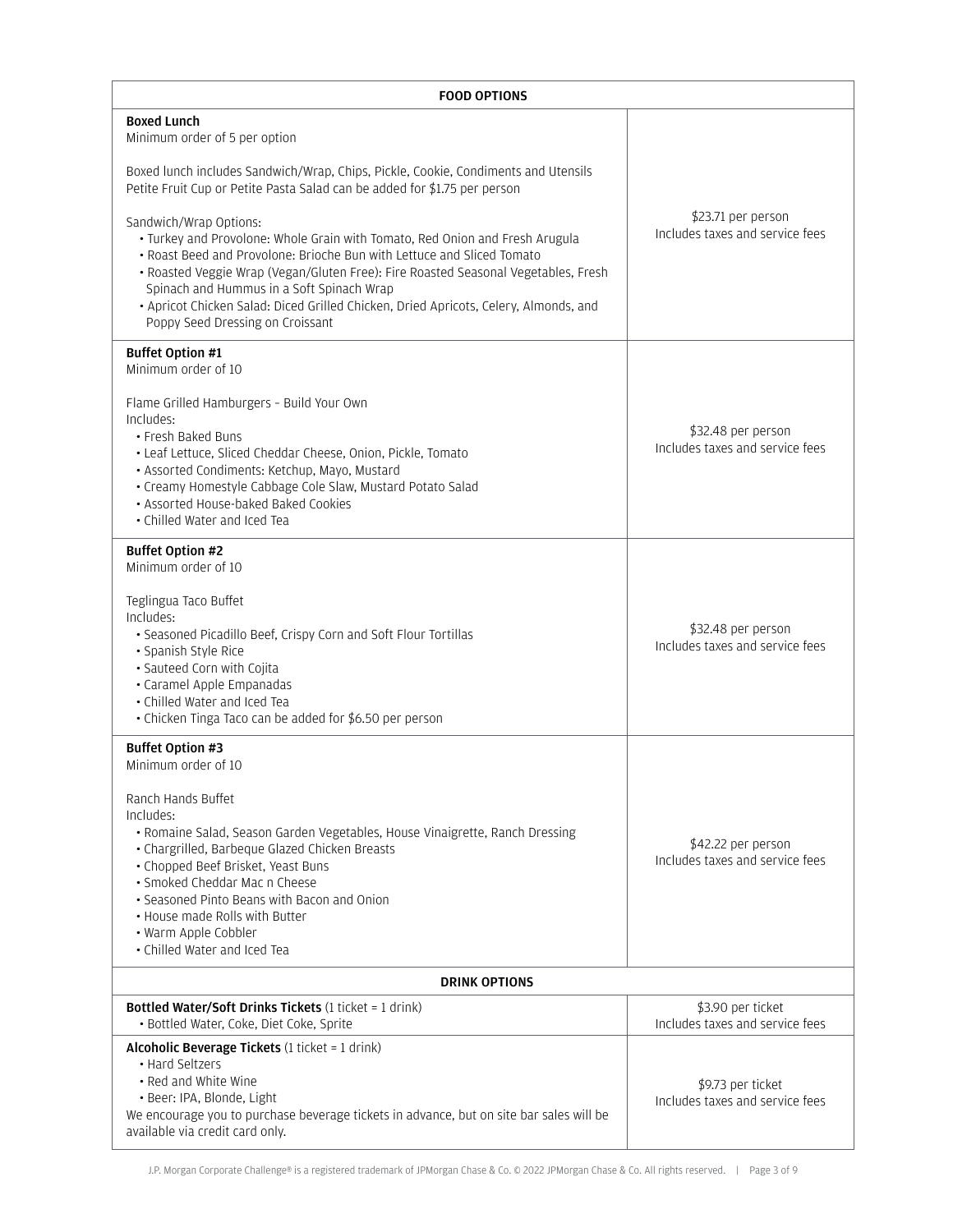# HOSPITALITY LAYOUT OPTIONS Community Zone

#### Package includes:

- (1) Picnic Table (seats 8)
- (1) Umbrella
- (1) Company Sign



*<sup>\*</sup>Visual reference only*

*NOTE: Entry to the Company Picnic Table Area is limited to Companies that have pre-purchased 1 or more Company Picnic Tables*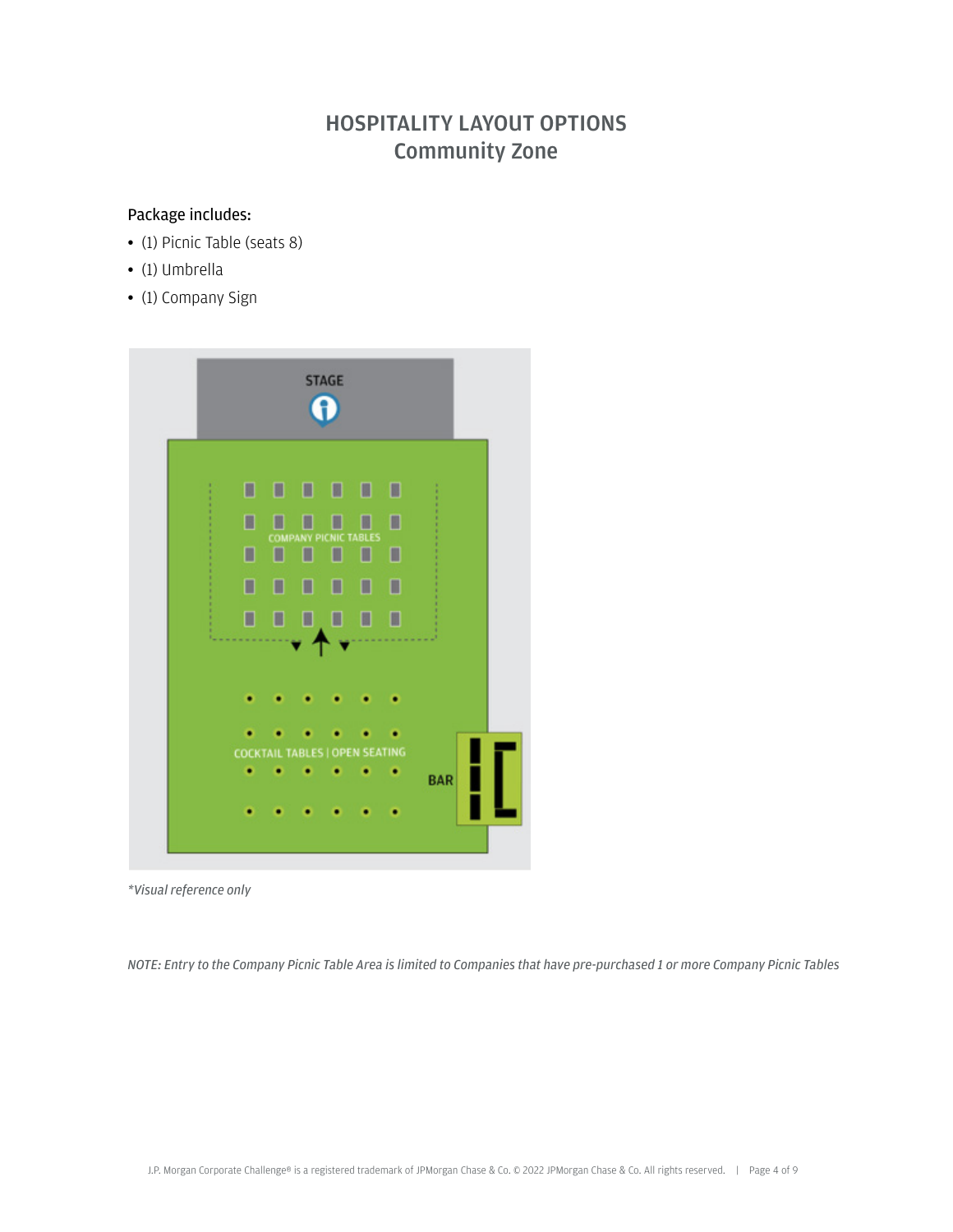# HOSPITALITY LAYOUT OPTIONS 10' x 10' Package

#### Package includes:

- (1) 10'x10' Tent
- (1) 10'x10' Fenced Patio
- (1) 8' Food Table
- (1) 8' Table for seating

Capacity: (8) Seated and (12) Standing



- (8) Chairs
	- (2) Cocktail Tables
	- (1) Company Sign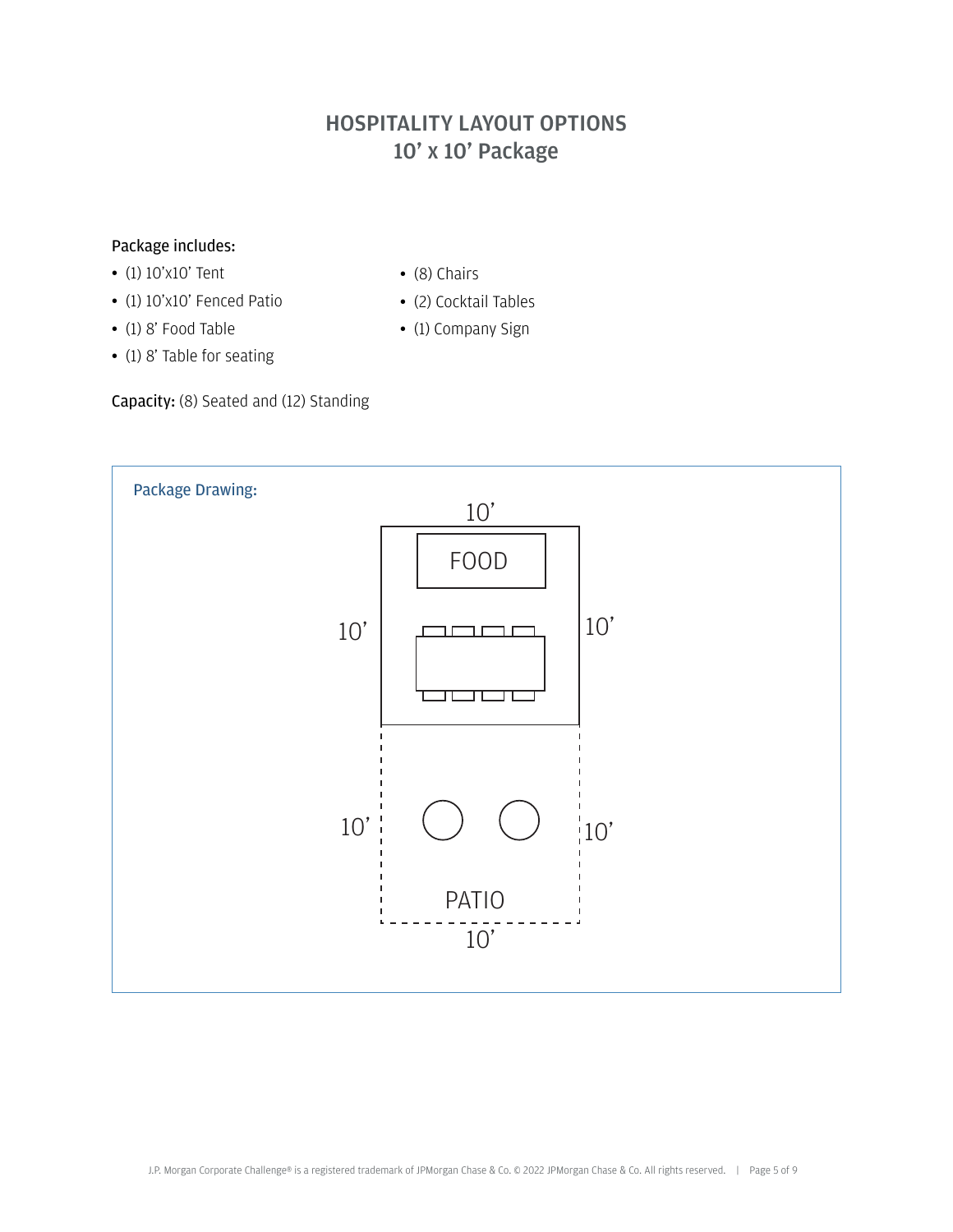# HOSPITALITY LAYOUT OPTIONS 10' x 20' Package

### Package includes:

- (1) 10'x20' Tent
- (1) 10'x20' Fenced Patio
- (2) 8' Food Tables
- (1) 8' Table for seating
- (8) Chairs
- (3) Cocktail Tables
- (1) Company Sign

Capacity: (8) Seated and (32) Standing

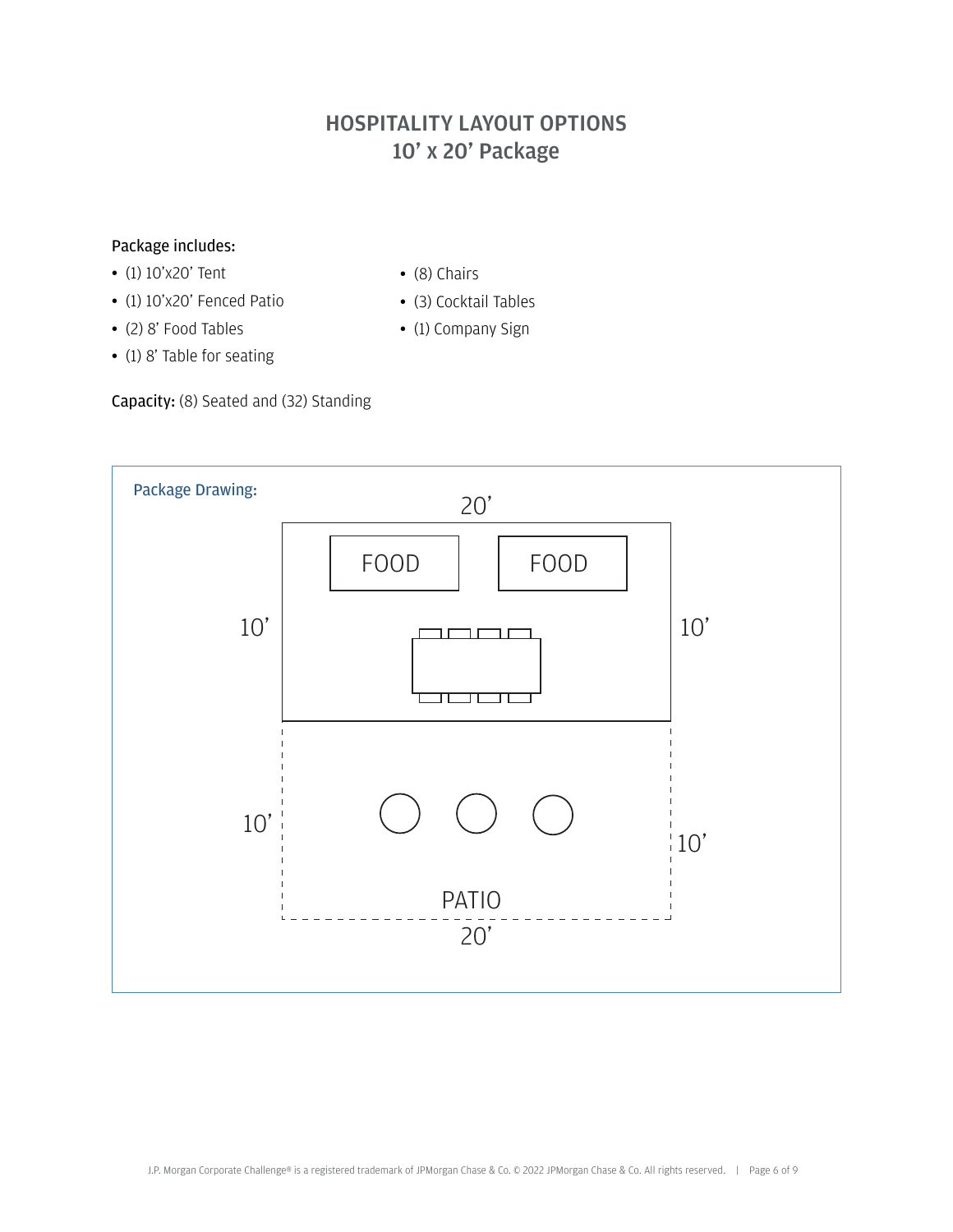# HOSPITALITY LAYOUT OPTIONS 20' x 20' Package

### Package includes:

- (1) 20'x20' Tent
- (1) 10'x20' Fenced Patio
- (2) 8' Food Tables
- (2) 8' Tables for seating
- $\bullet$  (16) Chairs
- (3) Cocktail Tables
- (1) Company Sign

### Capacity: (16) Seated and (44) Standing

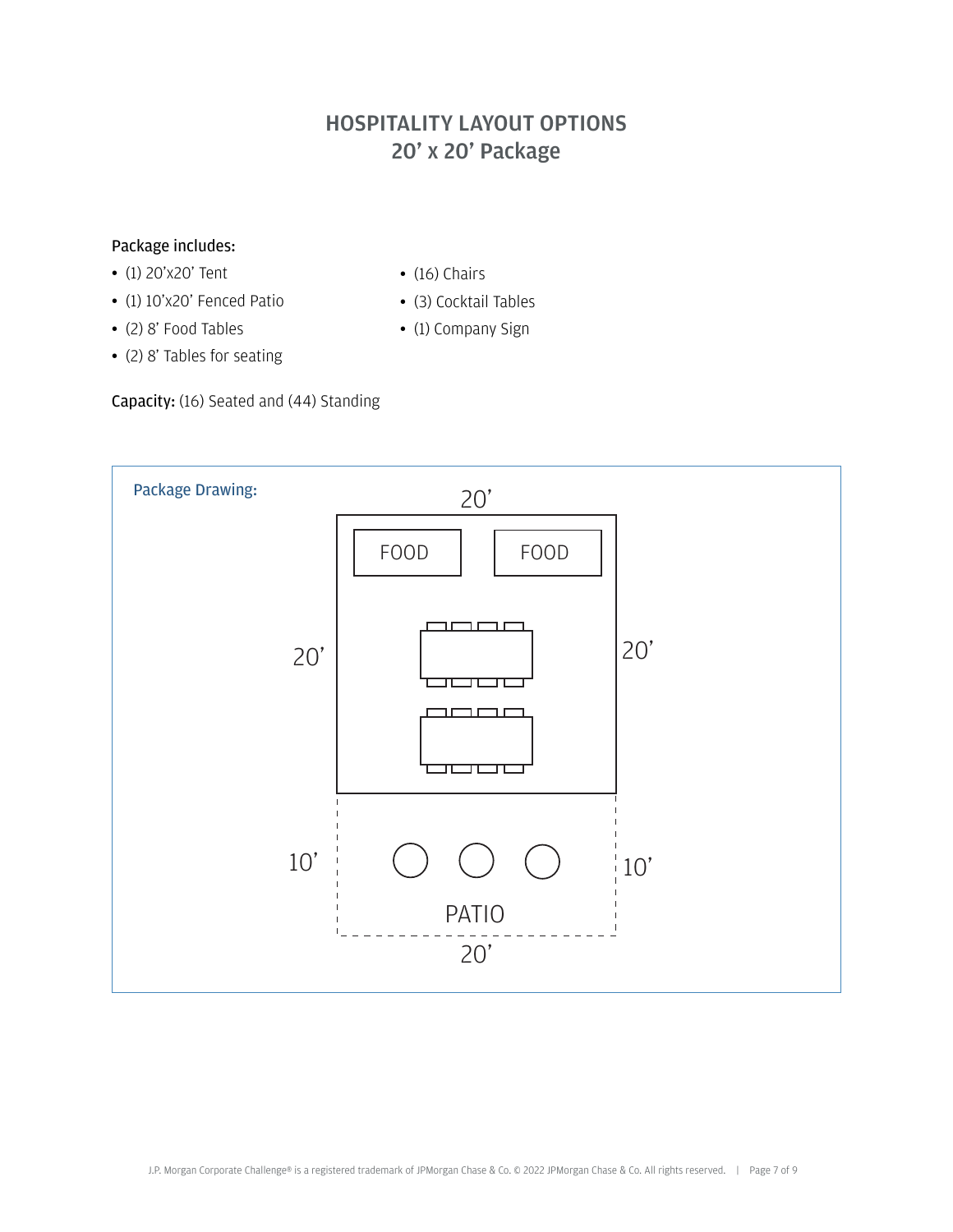# HOSPITALITY LAYOUT OPTIONS 20' x 30' Package

### Package includes:

- (1) 20'x30' Tent
- (1) 10'x30' Fenced Patio
- (3) 8' Food Tables
- (5) 8' Tables for seating
- (40) Chairs
- (4) Cocktail Tables
- (1) Company Sign

Capacity: (40) Seated and (50) Standing